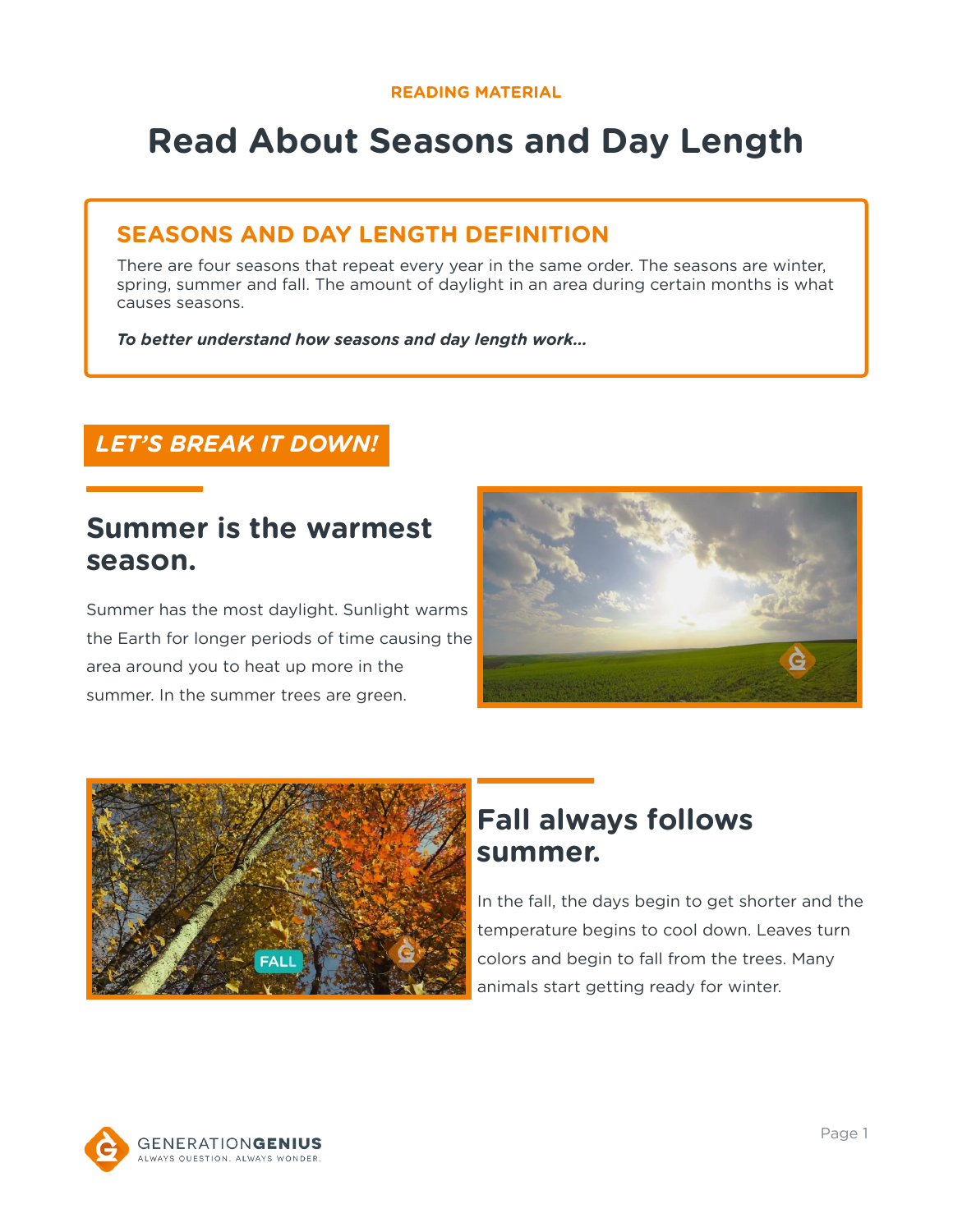# **Winter always follows fall.**

In winter there is the least amount of daylight. Less sunlight is warming the Earth in winter, so the weather is cold. Most trees have no leaves and it can snow.





# **Spring always follows winter.**

In the spring the days begin to get longer, and the temperature warms up. Trees begin to grow flowers and leaves. Animals like bears come out of hibernation in the spring.

# **Seasons happen in a pattern.**

Each year seasons follow the same pattern. First there is winter, followed by spring, then summer and fall. Once those seasons are over, the pattern begins again in the same order.



### *SEASONS AND DAY LENGTH VOCABULARY*

**Season** One of four times of year with different weather and different amounts of daylight.

**Winter** Winter is one of the four seasons. It is can get very cold, there can be snow on the ground and trees have no leaves.